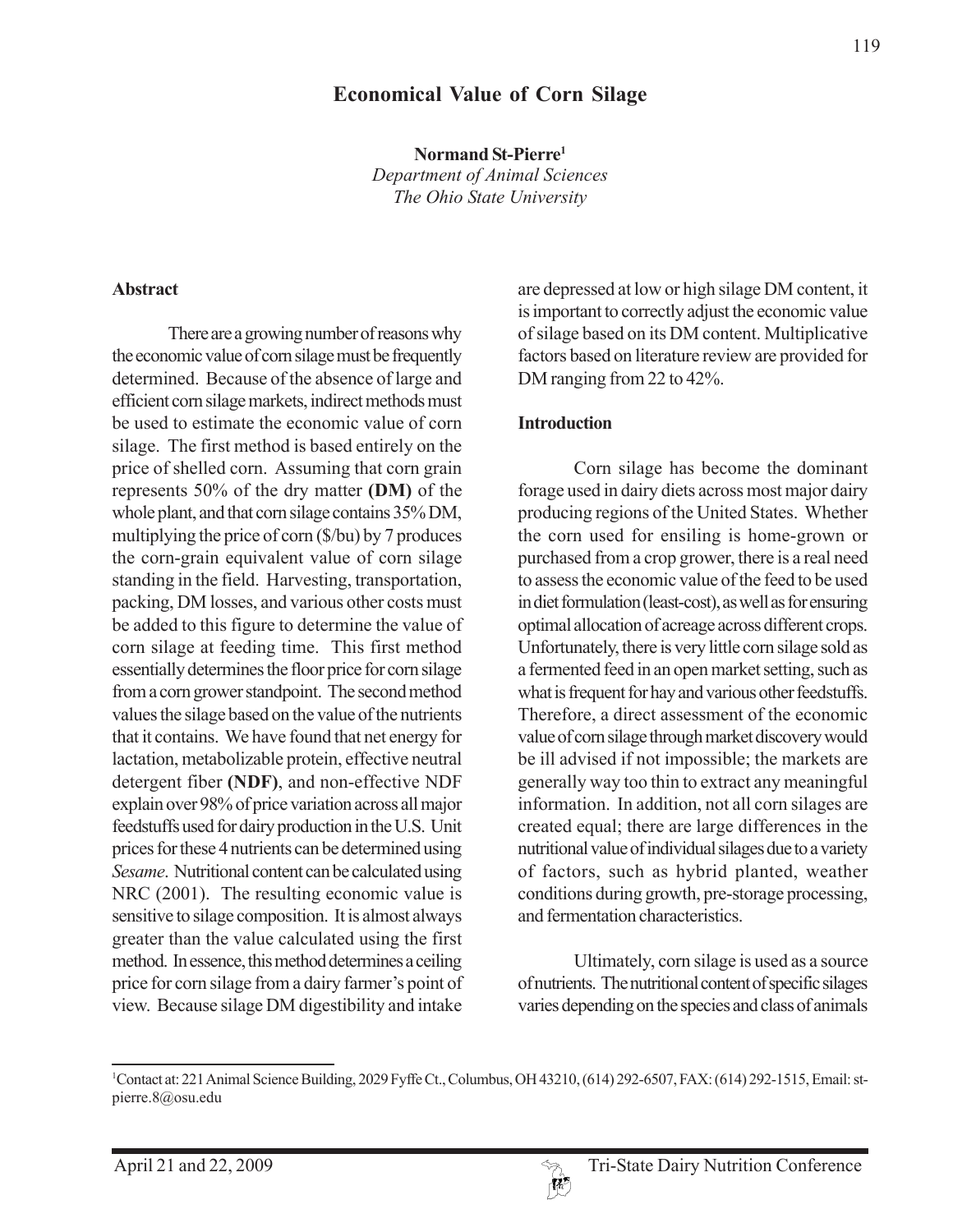to which it is fed. In the balance of this paper, we will assume that the target animal is a lactating cow producing at 3 times (3X) maintenance. For a 1,500 lb Holstein, this equates to a milk production of approximately 70 lb/day at 3.5% fat, a production level that slightly exceeds the average daily production of U.S. dairy herds (~65 lb/day). Different methods that vary in complexity, depending on how much is known of the nutritional composition of the silage, can be used to assess the economic value of corn silage. In addition, the economic value will depend at what stage in the harvesting and storage process is the economic valuation desired.

## **Method 1: Corn Silage Value Based on the Price of Shelled Corn**

Often, a crop of corn can be harvested either as silage or as shelled corn. From a corn grower standpoint, there should be a price for corn silage where the grower becomes indifferent as to whether the crop is harvested for silage or for grain. This point of indifference is when the net revenue per acre is the same regardless of the type of harvest (grain or silage). A bushel of corn contains 56 x  $0.88 = 49.3$  lb of DM. If at maturity the DM of the corn plant is 50% in the grain and 50% in the rest of the plant, then  $49.3 \div 0.5 = 98.6$  lb DM silage contains the equivalent of 1 bushel of corn. A ton (2000 lb) of corn silage at 35% DM contains 700 lb of DM. Thus, a ton of corn silage contains 700  $\div$  98.6  $\approx$  7 bushels of corn. From a grower standpoint, multiplying the price of corn per bushel by 7 provides an estimate of the value of corn for silage standing in the field. The value of the corn silage at feeding time depends on who provides and pays for the various costs between harvest and feeding. Without getting into excruciating and unnecessary details, the following worksheet can be used to add the various costs along the harvesting/storage chain:

|                                              | Example                    |
|----------------------------------------------|----------------------------|
| Corn price (\$/bu) x 7                       | $$4/bu \times 7 = $28/ton$ |
| + Harvesting costs (\$/ton)                  | \$5/ton                    |
| + Transportation (\$/ton)                    | \$3/ton                    |
| + Packing costs (\$/ton)                     | \$2/ton                    |
| $+$ Inoculant & cover (\$/ton)               | \$2/ton                    |
| $=$ Subtotal ( $\frac{\sqrt{2}}{\sqrt{2}}$ ) | \$40/ton                   |
| + Losses from                                |                            |
| fermentation (\$/ton)                        | $4/ton$ (\$40 x 10%)       |
|                                              |                            |
| $=$ Total (\$/ton)                           | $\frac{8}{44}$ 44/ton      |

Although this worksheet will generally provide a good base point to the value of corn silage, one must be reminded that: (1) we assumed that grain represents 50% of the whole plant DM and that corn silage is at 35% DM, and (2) we didn't factor in any correction for the quality of the silage.

The standard bushel price multiplier  $(x7)$ can be easily adjusted depending on the grain content of the whole plant. Table 1 reports the multiplicative factor to be used for various percent contributions of kernel DM to whole plant DM. Of course, the average contribution of kernel DM to whole plant DM is seldom known and can easily vary between 40 and 60%. Table 1 exemplifies the range of error in pricing from using a constant multiplicative factor of 7, when the correct multiplicative factor could just as easily been anywhere between 5.7 and 8.5.

All of our calculations assumed a DM content of 35% for the silage. Obviously, the calculated value would have to be adjusted for the DM of the crop. The dilution effect can be easily accounted for. The value of a silage at  $X$ % DM is easily established from the value of the standard 35% DM silage as follow:

Value at X % DM (\$/ton) = Value at 35% DM (\$/ton) x X ÷ 35 [1]

In the example above, the value of the whole plant standing in the field at 30% DM is  $$28 \times 30$ ,  $35 =$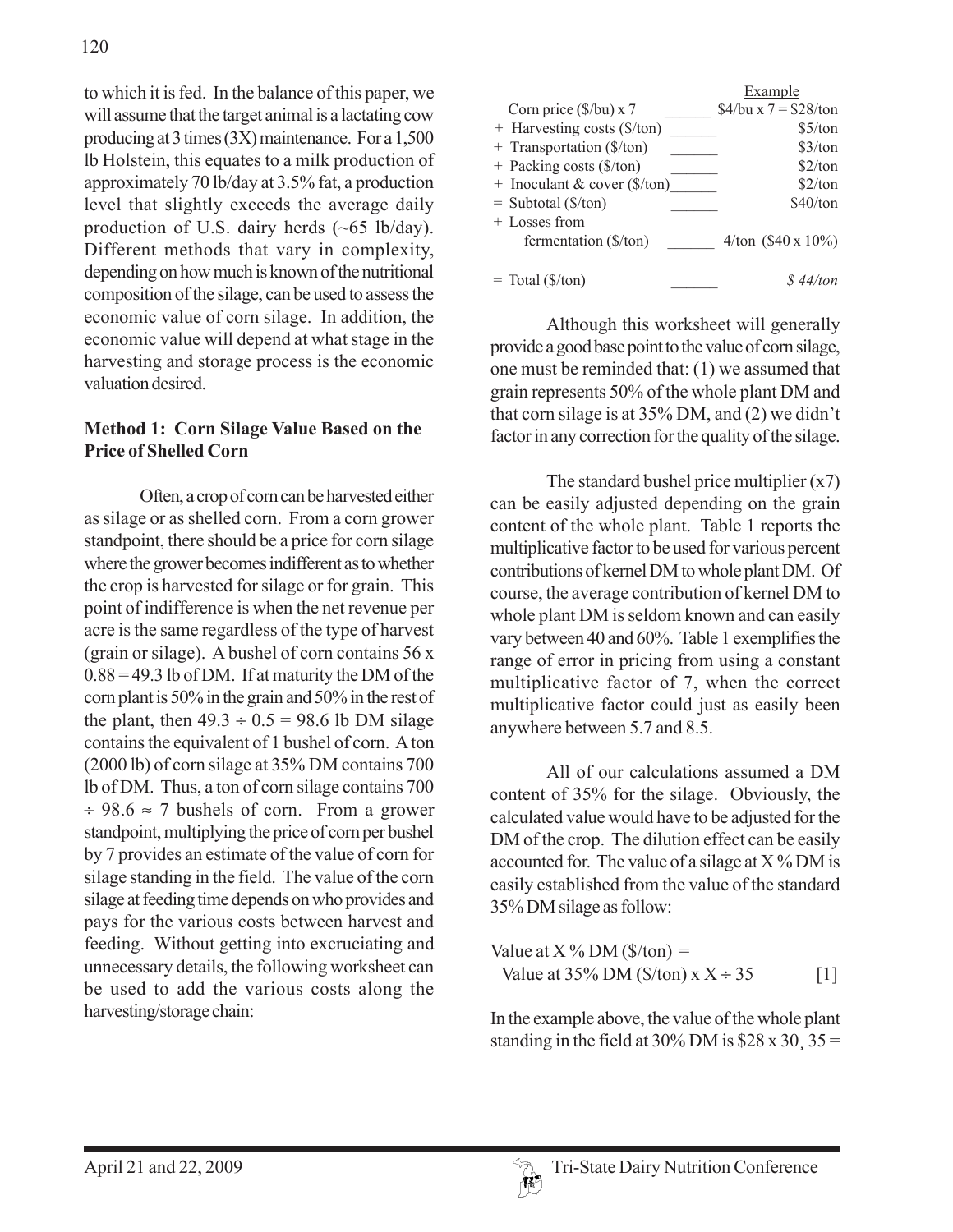\$24/ton. Although the correction for the dilution effect is easily calculated, this correction is insufficient for silages below 30% DM or above 38% DM. This will be explained later on.

The prime advantage of this method is, of course, its simplicity. A simple agreement can be entered well ahead of the cropping season between a corn grower and a corn silage buyer as long as the source used for pricing corn grain is clearly identified ahead of time.

The prime disadvantage of this method is that it doesn't consider differences in feeding value. On an average, it will produce a floor value of the standing crop. But half the time, this value will be too high and half the time it will be too low. Nevertheless, the calculated value can be used as a floor price from a grower standpoint, anything less would make the grower an incoherent decision maker.

## **Method 2: Corn Silage Value Based on the Value of its Nutrients**

Fundamentally, feedstuffs are used to supply nutrients to animals. If we knew (a) the unit costs of nutrients and (b) the amount of all nutrients in a ton of corn silage, then it would be relatively easy to calculate its value. But, there are no direct markets for nutrients, and we never know precisely the nutritional composition of a feed.

Although there are no direct markets for nutrients, there are relatively open and competitive markets for feeds, and these can be translated into indirect markets for nutrients. It is possible to estimate average unit costs of nutrients from market prices of all commodity feeds traded in a given market and the average nutritional composition of these feeds (St-Pierre, 2000; St-Pierre and Glamocic, 2000). The method has been programmed in the stand alone Windows-based software *Sesame*TM. Version III was released a

few years ago, and its prominent features were explained at this Conference (St-Pierre, 2005).

We have studied the "Sesame" approach across all major dairy markets over more than 20 years. Two models have consistently produced very high R<sup>2</sup>. The first set includes net energy for lactation **(NEL)**, rumen degradable protein **(RDP)**, digestible-rumen undegradable protein **(dRUP)**, effective neutral detergent fiber **(eNDF)**, and noneffective neutral detergent fiber **(ne-NDF)**. The second set includes NE<sub>1</sub>, metabolizable protein **(MP)**, e-NDF, and ne-NDF. Although both sets are equally good, we have progressively moved towards using the second set because: (1) it has one fewer nutrient, and (2) animal requirements for MP are more straightforward than for RDP and  $dRUP$ . Solutions using these 4 nutrients (NE, MP, eNDF, and neNDF) generally produce an  $R^2$ above 0.98, meaning that over 98% of the variation in prices of feedstuffs at a given moment is explained by their composition in these 4 nutrients. This is not to say that some other nutrients do not affect the price of a given feed (e.g., lysine in the case of blood meal), but that across all feeds, other nutrients have had little importance in setting market prices of feed commodities in the past.

The average unit costs for  $NE_{1}$ , MP, eNDF and neNDF, along with their standard deviations, for the Tri-State area from January 2005 through December 2008 are reported in Table 2. Over that time span, 1 Mcal of NE<sub>L</sub> has  $cost \sim 10¢$ , 1 lb of MP  $\sim$  20  $\ell$ , 1 lb of eNDF  $\sim$  3  $\ell$ , and 1 lb of neNDF  $\sim$  negative 9¢. These are averages and have fluctuated widely over this time span (Figure 1). Unit costs for August 2008 and February 2009 are also reported in Table 1. In the absence of better information, the mean values can be used and should work on an average. But, one only has to look at the drastic changes that occurred between August 2008 and February 2009 (Table 1) to realize how wrong averages can be.

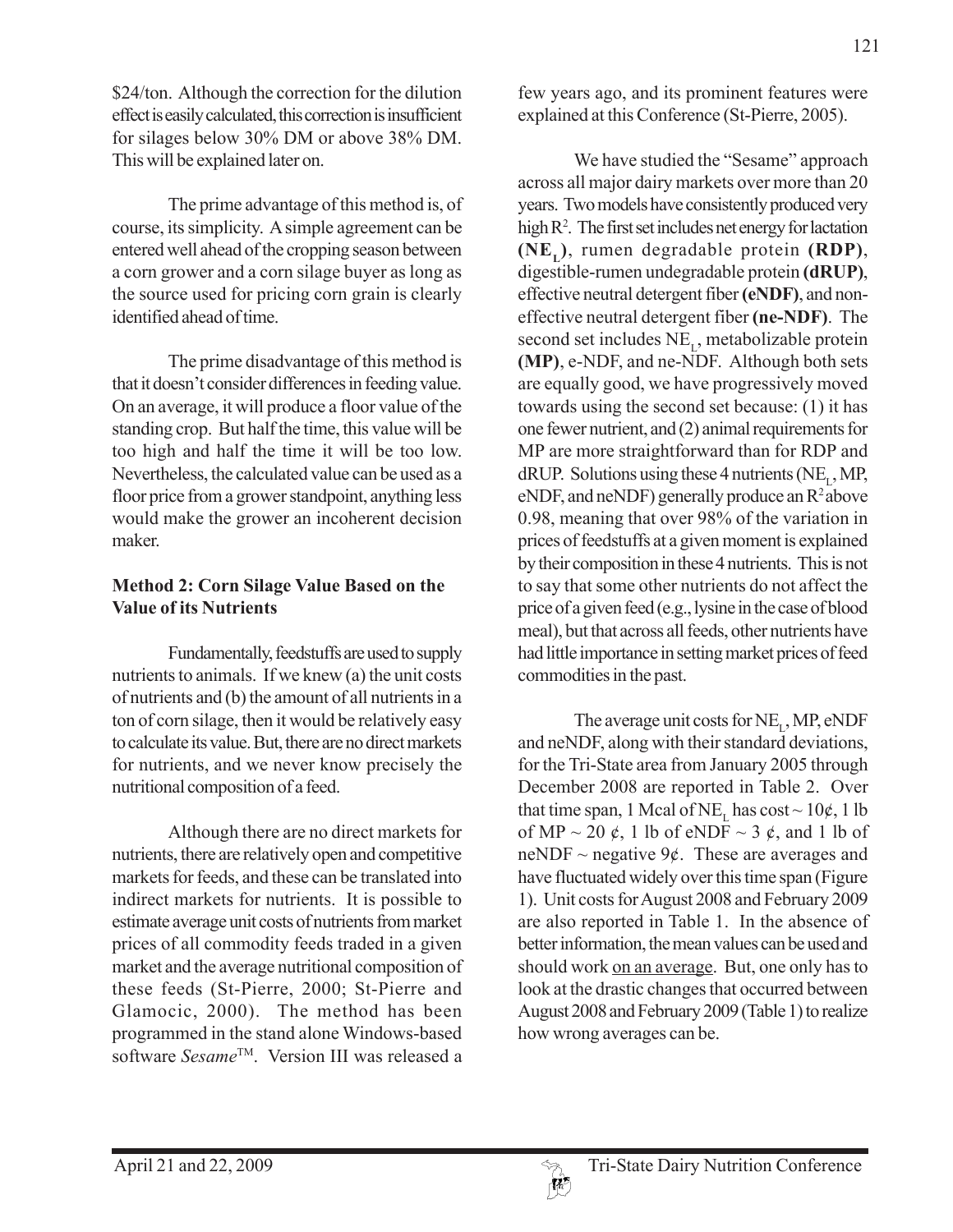Estimation of the  $NE_{L}$ , MP, eNDF and neNDF content of a given silage according to the NRC (2001) system can truly only be made in the context of a diet. If one assumes that the corn silage will be used in a somewhat balanced diet, reasonable assumptions can be made to simplify the calculations. As in Table 15-1 and 15-2a of NRC (2001), we chose to make the following assumptions when calculating the nutritional content of feeds in *Sesame*: the diet contains 50% forage, dry matter intake **(DMI)** is at 4% of body weight,  $NE<sub>r</sub>$  intake is at 3 times the energy requirements for maintenance, and the diet fed is at 74% total digestible nutrients **(TDN)**. The NRC (2001) software can always be used for special applications.

Table 3 reports the nutritional content of an average corn silage using data from NRC (1996, 2001). We will use this assumed composition in the rest of this paper, but it should be clearly understood that a corn silage with a different composition would necessarily have a different economic value.

Using the data from Tables 2 and 3, it is relatively easy to calculate the economic value of our standard corn silage. Table 4 shows the calculations using the 2005 to 2008 average nutrient unit costs of nutrients, as well as those calculated for August 2008 (peak of nutritional costs) and for the more recent February 2009. Over the 4-year span, a standard 35% DM corn silage has been worth about \$47/ton compared to \$76/ton last August and \$58/ton in February '09. Because feed prices used to calculate the costs of the nutrients in *Sesame* are on a farm delivered basis (i.e., at the mixer wagon), the economic value calculated using this second method is that of the silage at the time of feeding.

#### **Comparing the Two Methods**

Table 5 compares the calculated economic value of a standard corn silage according to the 2 methods just explained. The comparison is done using average prices over the 2005 to 2008 period, as well as for prices in effect in August '08 and February '09. The calculated value using method 2 was on average 27% greater than the value calculated using method 1 over the 4-year period. The same fractional difference was also observed last August, while the one in effect in February was not meaningfully different. Thus, it appears that one can get a rough approximation for method 2 valuation by simply multiplying the results of method 1 by 1.3.

Calculations using method 1 are exclusively based on the price of shelled corn. The approach basically attempts to determine a floor price from a corn grower's standpoint. Method 2 estimates the economic value of the silage based on the value of its nutrients to a lactating dairy cow. In essence, method 2 establishes a ceiling price from a dairy farmer's standpoint. The purchased price of corn for silage must fall between these two boundaries if both the corn grower and the dairy farmer are economically coherent individuals. The agreed price will be determined by how bad the grower wants to sell and how bad the dairy farmer wants to buy.

## **Factoring the Effect of DM Content**

A ton of corn silage at 40% DM contains 33% more DM than a ton of corn silage at 30% DM. Thus, everything else being equal, a ton at 40% DM should be worth 33% more than a ton at 30% DM. This is a simple dilution effect which can be easily accounted for using equation [1]. But over a wide range of DM, this simple correction is insufficient. A review of published literature (St-Pierre et al., 1984, 1987) showed a curvilinear response in DM digestibility and intake to DM content of corn silage. Dry matter digestibility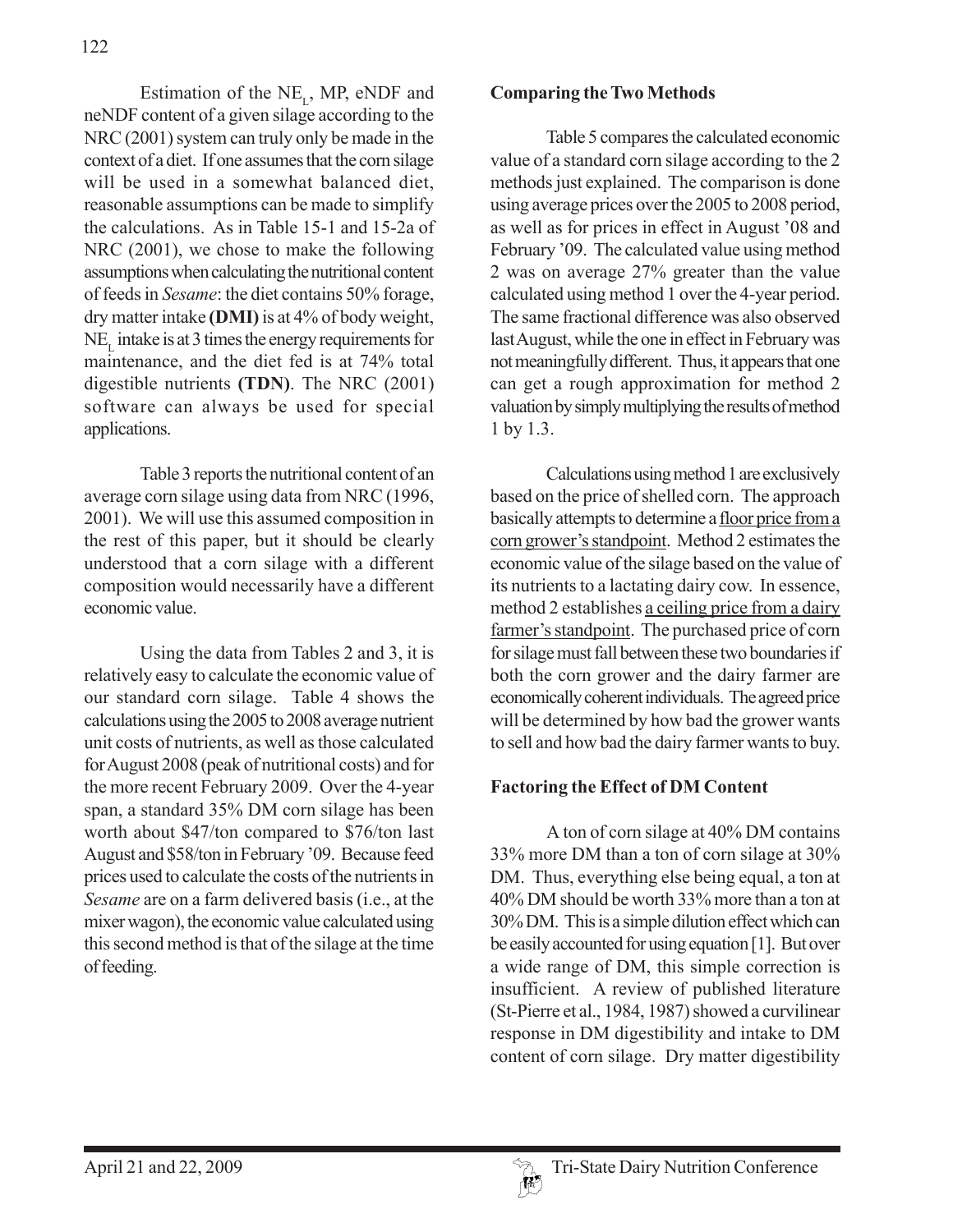declines when silage is either below 28% or above 35% DM (Figure 2). Intake is depressed with DM under 30% (Figure 3). The intake depression associated with DM content greater than 36% is based predominantly on older data on nonmechanically processed silage. It is possible that mechanical processing reduces considerably the intake and digestibility depression of dryer silages, but published data are still too sketchy to allow a correct quantification of this effect.

Using average DM digestibility and intake depression presented in Figures 2 and 3, a feed efficiency of 1.5 lb of milk per lb of DMI, and a milk price of \$14/cwt, Bill Weiss and I calculated correction factors to be used for calculating the economic value of corn silage at different DM (Table 6). For example, suppose that we have established a value of \$45/ton for corn silage at 35% DM. The value of a similar silage at 28% DM would be calculated as  $$45/ton \times 0.74 = $33.30/ton.$ The correction for DM content between 30 and 38% is solely based on a dilution effect (i.e., no DM digestibility and intake effect). Dry matter outside of that range results in more pronounced correction.

#### **Conclusion**

Two methods for calculating the economic value of corn silage were presented and explained. One establishes the floor price from a corn grower's standpoint. The other identifies the ceiling price from a dairy farmer's point of view. The resulting price should fall somewhere in between and be determined by who is the hungrier. Regardless, the value of silage with DM content substantially different than 35% should be adjusted to account for both the dilution effect, as well as the associated depression in DM digestibility and intake.

#### **References**

National Research Council. 1996. Nutrient Requirements of Beef Cattle. 7<sup>th</sup> rev. ed. National Academy Press, Washington, DC.

National Research Council. 2001. Nutrient Requirements of Dairy Cattle. 7<sup>th</sup> rev. ed. National Academy Press, Washington, DC.

St-Pierre, N.R. 2000. Estimating value of nutrients based on market prices of feedstuffs. Proc. Tri-State Dairy Nutrition Conference, The Ohio State University, Columbus. pp. 137-148.

St-Pierre, N.R. 2005. New version of SESAME. Proc. Tri-State Dairy Nutrition Conference, The Ohio State University, Columbus. pp 131-136.

St-Pierre, N., R. Bouchard, G.J. St-Laurent, C. Vinet, and G. Roy. 1984. Effects of stage of maturity and frost on the nutritive value of corn silage for lactating dairy cows. J. Dairy Sci. 66:1466-1473.

St-Pierre, N.R., R. Bouchard, G.J. St-Laurent, C. Vinet, and G.L. Roy. 1987. Performance of lactating dairy cows fed silage from corn of varying maturities. J. Dairy Sci. 70:108-115.

St-Pierre, N.R., and D. Glamocic. 2000. Estimating unit costs of nutrients from market prices of feedstuffs. J. Dairy Sci. 83:1402-1411.

Weiss, W.P. 2002. Relative feed value of forages and dairy cows: a critical appraisal. Proc. Tri-State Dairy Nutrition Conference, pp. 127-140.

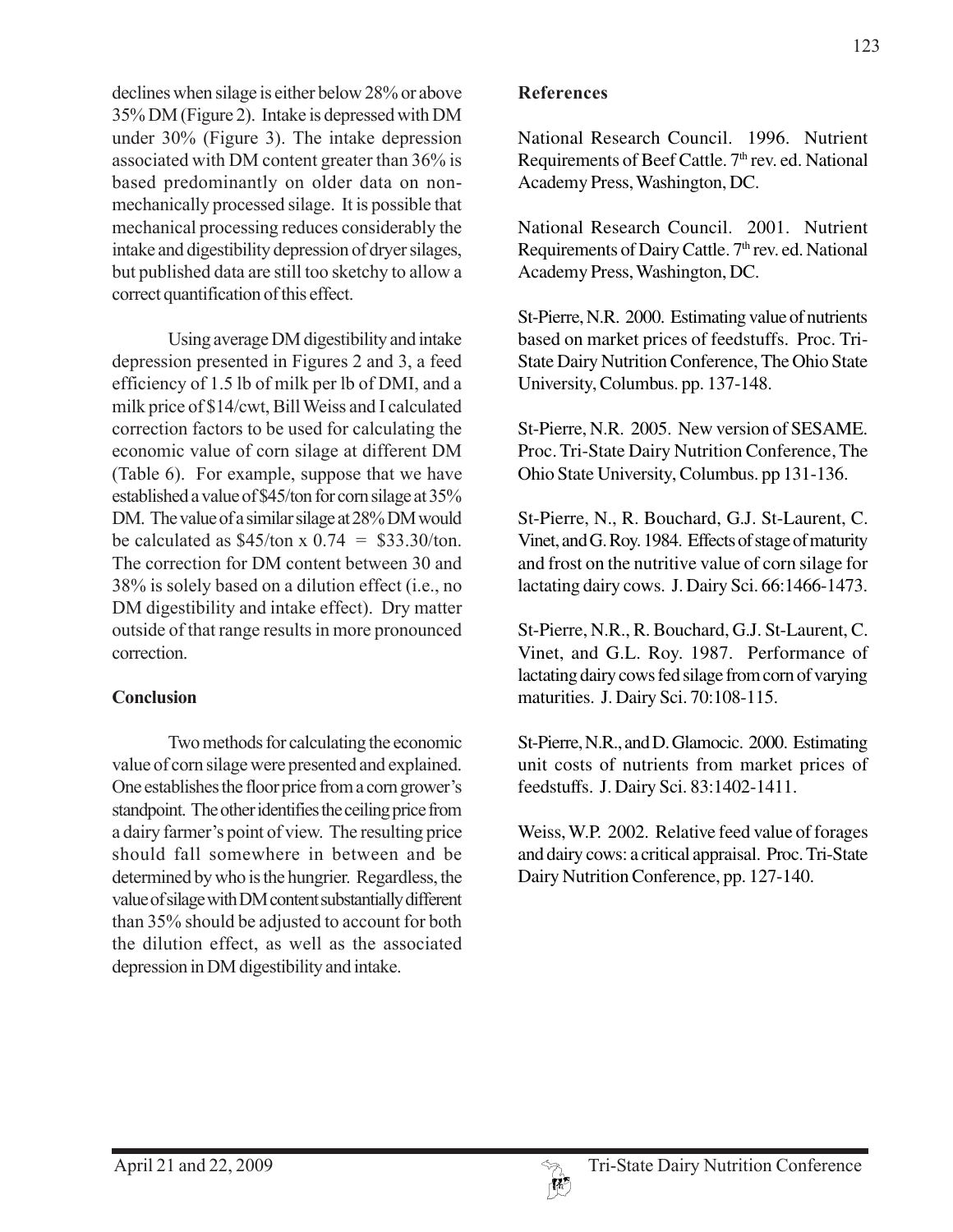| DM from kernels $(\%$ | Multiplicative Factor |
|-----------------------|-----------------------|
| $\frac{40}{45}$       | 5.7                   |
|                       | 6.4                   |
| 50                    | 7.1                   |
| 55                    | 7.8                   |
| 60                    | 8.5                   |

**Table 1.** Multiplicative factor to the price (\$) of corn per bushel to be used to calculate the value of corn for silage (\$/ton) standing in the field with various proportions of the whole plant DM from corn kernels.

**Table 2.** Unit costs of nutrients from January 2005 through December 2008, and for August 2008 and February 2009. Costs were calculated using prevailing commodity prices in the IN-MI-OH markets.

|                                  | $2005 - 2008$           |                          | Aug 2008 | Feb 2009 |  |  |
|----------------------------------|-------------------------|--------------------------|----------|----------|--|--|
| <b>Nutrients</b>                 | SD <sup>1</sup><br>Mean |                          |          |          |  |  |
|                                  |                         | $\mathcal{L}/$ unit ---- |          |          |  |  |
| Net energy lactation (cost/Mcal) | 9.7                     | 3.8                      | 171      | 75       |  |  |
| Metabolizable protein (cost/lb)  | 20.9                    | 79                       | 24.2     | 42.3     |  |  |
| Effective NDF (cost/lb)          | 2.8                     | 3.4                      | 7.2      | 5.3      |  |  |
| Non-effective NDF (cost/lb)      | $-8.6$                  | 4.7                      | $-219$   | $-5.7$   |  |  |

1 SD = Standard deviation.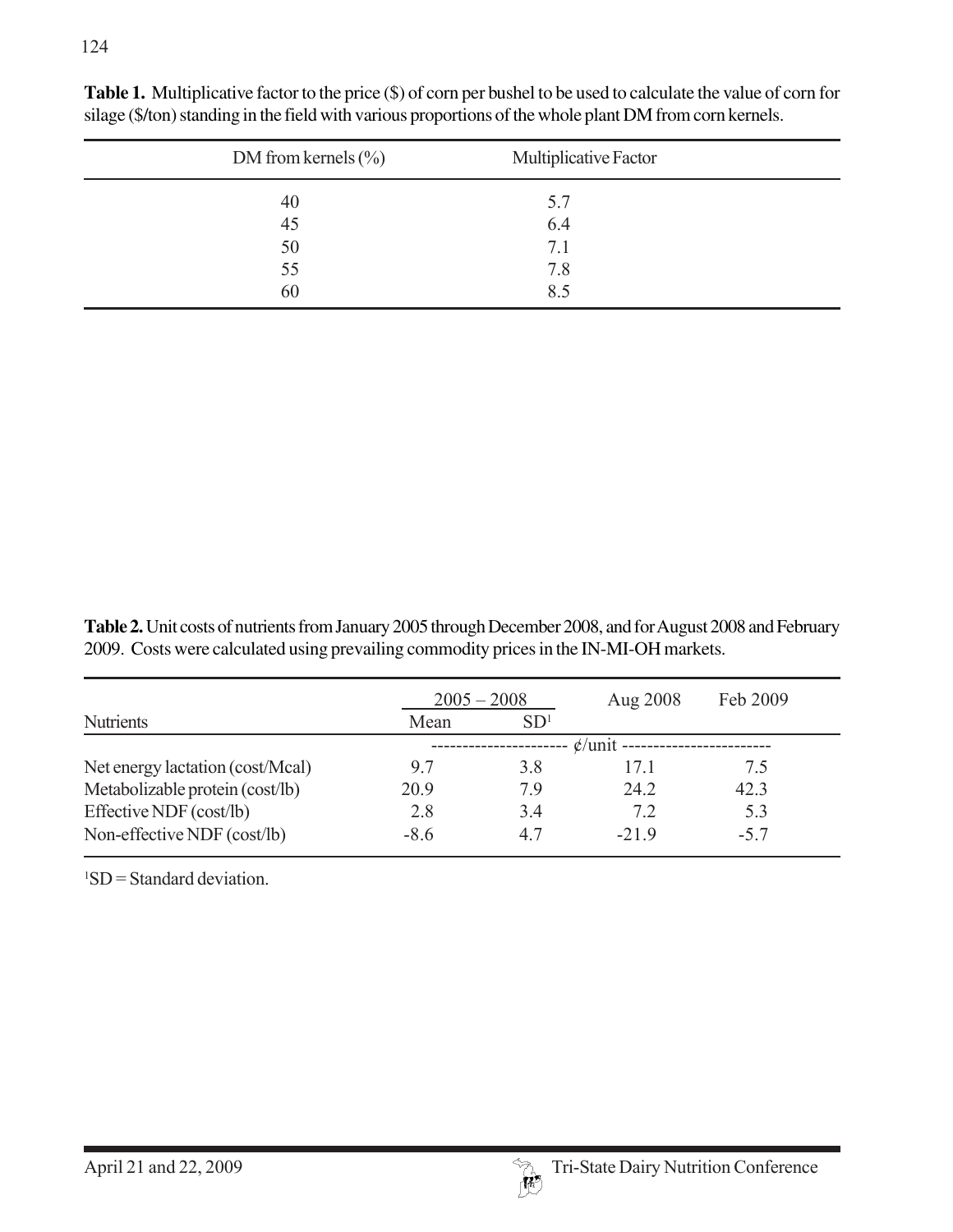| <b>Nutrients</b>                                          | Abbr.        | Value | <b>Nutrients</b>                                 | Abbr.        | Value              |
|-----------------------------------------------------------|--------------|-------|--------------------------------------------------|--------------|--------------------|
| Dry matter $(\% )$                                        | DM           | 35    | Rumen undegradable<br>protein $(\%$ of CP)       | <b>RUP</b>   | 35.3               |
| Crude protein $(\%$ of DM)                                | CP           | 8.8   | RUP digestibility (% of RUP)                     | <b>RUPd</b>  | 70                 |
| Ether extracts $(\% \text{ of DM})$                       | EE           | 3.2   | $TDN(1X)$ (% of DM)                              | <b>TDN1X</b> | 68.8               |
| Ash $(\%$ of DM)                                          | Ash          | 4.3   | $TDN(3X)$ (% of DM)                              | TDN3X        | 63.2               |
| Neutral detergent fiber $(\% \text{ of DM})$              | <b>NDF</b>   | 45    | $NE_{\tau}$ (3X) (Mcal/lb DM)                    | $NE_{1}$     | 0.657 <sup>2</sup> |
| Lignin $(\%$ of DM)                                       | Lig          | 2.6   |                                                  |              |                    |
| Neutral detergent insoluble<br>crude protein $(\%$ of DM) | <b>NDICP</b> | 1.3   | NDF effectiveness<br>$(\% \text{ of NDF})$       | <b>NDFe</b>  | 70                 |
| Acid detergent insoluble<br>crude protein $(\%$ of DM)    | <b>ADICP</b> | 0.8   | Metabolizable protein<br>$(g/kg \text{ of } DM)$ | <b>MP</b>    | $74.3^3$           |

Table 3. Nutritional composition of an average corn silage<sup>1</sup>.

1 Adapted from NRC (1996, 2001).

 ${}^{2}NE_{L}$  assumes that the diet contains 74% total digestible nutrients (TDN) and is fed at 3X maintenance.

3 MP assumes a 50% forage diet and DMI at 4% of body weight.

|                        | Composition |           |                       |             |             |                                             |                   |                  |
|------------------------|-------------|-----------|-----------------------|-------------|-------------|---------------------------------------------|-------------------|------------------|
|                        | (units/ton) |           | Cost( <i>¢</i> /unit) |             |             | Value( $\frac{\sqrt{2}}{2}$ /ton) at 35% DM |                   |                  |
| Nutrients <sup>1</sup> | 100%<br>DM  | 35%<br>DM | 2005-2008<br>Average  | Aug<br>2008 | Feb<br>2009 | 2005-2008<br>Average                        | Aug<br>2008       | Feb<br>2009      |
| $NE_{I}$               | 1134        | 397       | 9.7                   | 17.1        | 7.5         | 38.51                                       | 67.89             | 29.78            |
| <b>MP</b>              | 148.6       | 52.0      | 20.9                  | 24.2        | 42.3        | 10.87                                       | 12.58             | 22.00            |
| eNDF                   | 630         | 221       | 2.8                   | 7.2         | 5.3         | 6.19                                        | 15.91             | 11.71            |
| neNDF<br><b>TOTAL</b>  | 270         | 95        | $-8.6$                | $-21.9$     | $-5.7$      | $-8.17$<br>47.40                            | $-20.81$<br>75.58 | $-5.41$<br>58.08 |

**Table 4.** Calculated value of corn silage based on the value of its nutrients.

 ${}^{1}NE_{L}$  = net energy for lactation (Mcal); MP = metabolizable protein (lb); eNDF = effective NDF (lb); and  $neNDF = non-effective NDF (lb).$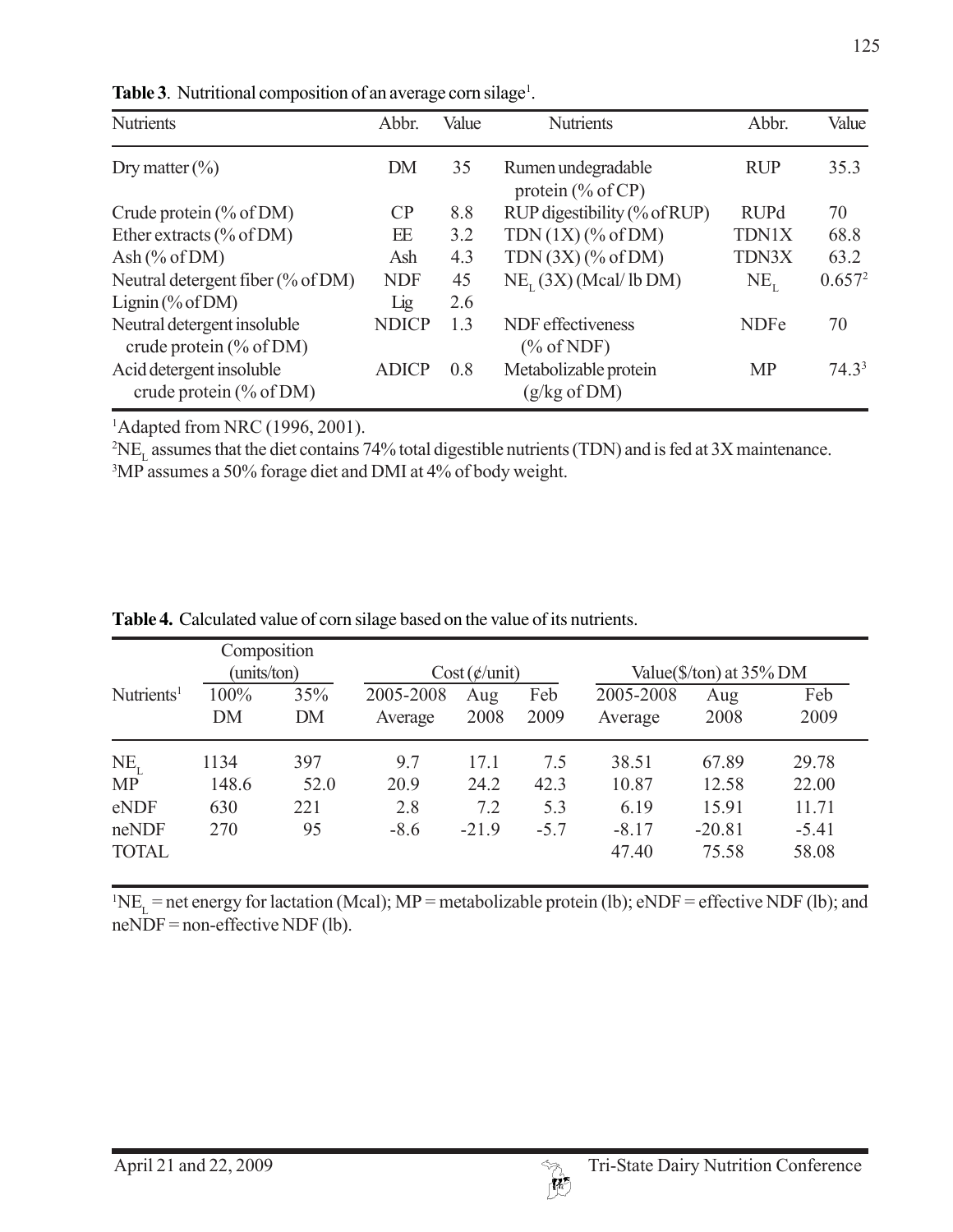|                                                   | Periods   |          |          |
|---------------------------------------------------|-----------|----------|----------|
|                                                   | 2005-2008 | Aug 2008 | Feb 2009 |
| Corn price $(\frac{6}{bu})$                       | \$ 3.40   | \$6.00   | \$4.00   |
| Value of corn silage $(\frac{f}{f} \cdot \tan)^1$ |           |          |          |
| From Method 1                                     | 37.18     | 59.50    | 44.00    |
| From Method 2                                     | 47.40     | 75.58    | 58.08    |
| Ratio of Method 2 to Method 1                     | 1.27      | 1.27     | 1.32     |

**Table 5**. Comparison of two methods for estimating the economic value of corn silage.

1 Method 1 is based on the price of shelled corn. Method 2 is based on the value of the nutrients in the silage.

|                    |                 | Digestibility and DM intake |                              |  |
|--------------------|-----------------|-----------------------------|------------------------------|--|
| Dry Matter $(\% )$ | Dilution factor | depression factor           | Combined factor <sup>1</sup> |  |
| 24                 | 0.69            | 0.78                        | 0.53                         |  |
| 26                 | 0.74            | 0.85                        | 0.63                         |  |
| 28                 | 0.80            | 0.93                        | 0.74                         |  |
| 30                 | 0.86            | 1.00                        | 0.86                         |  |
| 32                 | 0.91            | 1.00                        | 0.91                         |  |
| 34                 | 0.97            | 1.00                        | 0.97                         |  |
| 36                 | 1.03            | 1.00                        | 1.03                         |  |
| 38                 | 1.09            | 1.00                        | 1.09                         |  |
| 40                 | 1.14            | 0.91                        | 1.04                         |  |
| 42                 | 1.20            | 0.85                        | 1.02                         |  |

**Table 6**. Multiplicative factors to be used for correcting the value of corn silage based on DM content.

<sup>1</sup>This factor is multiplied to the value of corn at 35% DM to establish the value at other DM.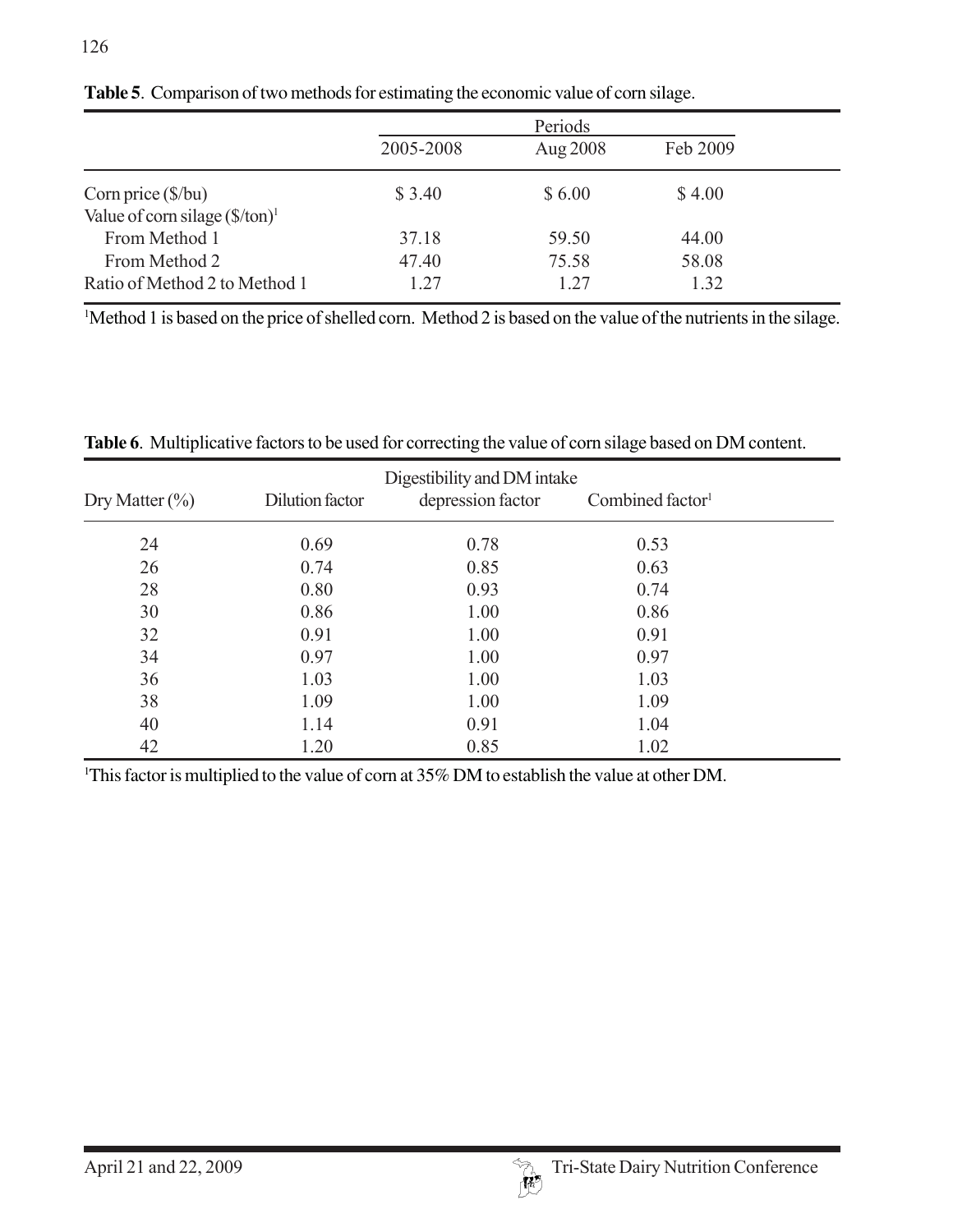

**Figure 1.** Costs of nutrients between January 2005 and December 2008;  $\blacksquare$  = cost of metabolizable protein  $(\frac{\pi}{6})$ ,  $\Diamond$  = cost of net energy for lactation ( $\frac{\pi}{6}$ ), and  $\triangle$  = cost of effective NDF ( $\frac{\pi}{6}$ /lb). Results are from *Sesame*, using Mideast (OH-IN-MI) prices. Straight lines represent long-term averages, and solid, wavy lines represent the 3-month moving averages for the 3 nutrients.



**Figure 2**. Dry matter digestibility (DMD) as a function of the dry matter in normal maturing corn silage. In this figure, DMD is expressed relative to the dry matter digestibility of silage between 32 and 34% DM. Observations are from many experiments (St-Pierre et al., 1984, 1987).